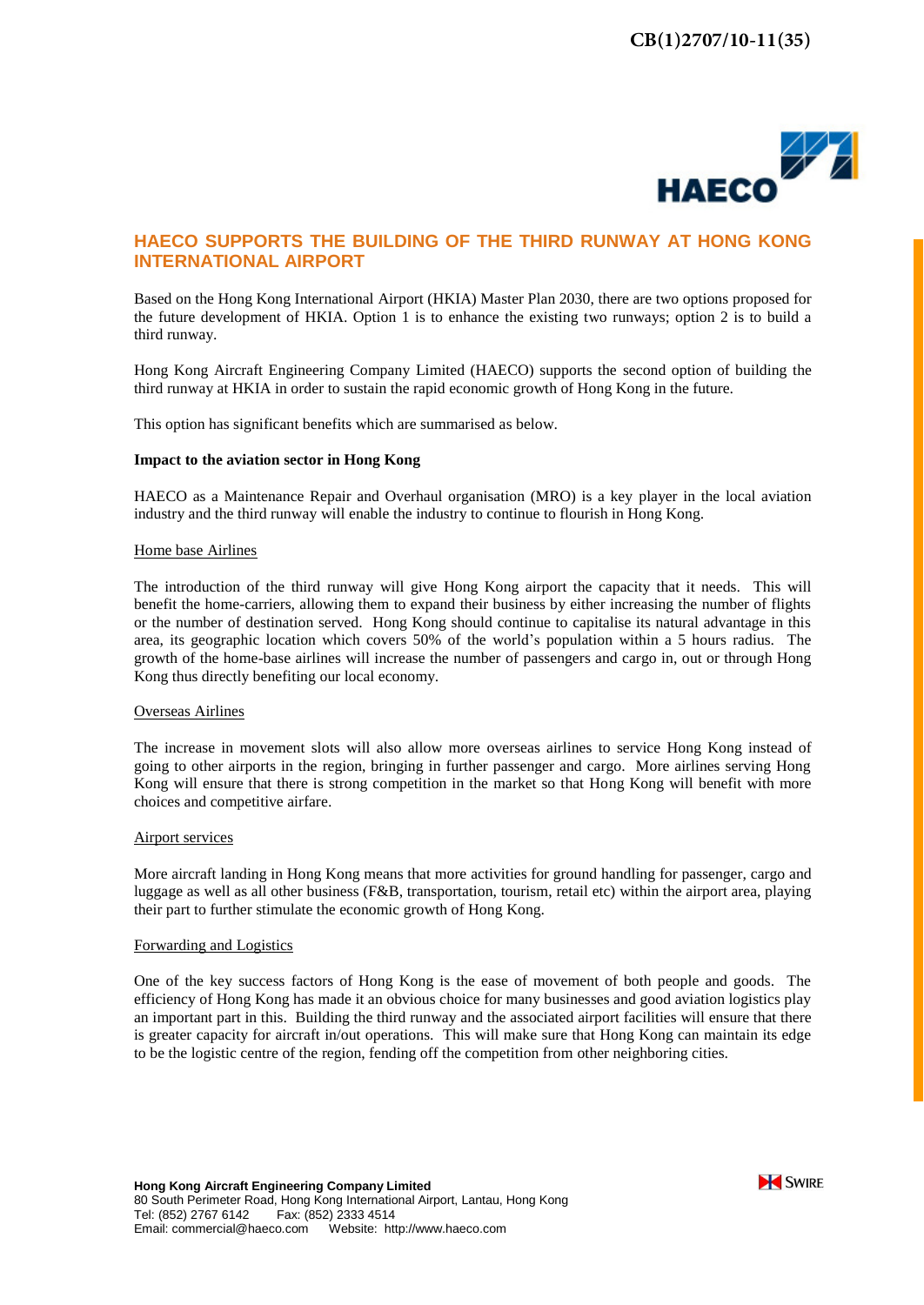

# **Impact to the Maintenance Repair Organization (MRO) business sector**

## Line Maintenance

Line maintenance is the regular checking and servicing of aircraft at the airport to ensure that they are ready for the next flight. There are three line maintenance service providers in Hong Kong.

The increase in numbers of aircrafts in/out in Hong Kong will have direct business benefits to Line Maintenance in Hong Kong increasing overall business volume and benefiting all the players.

#### Base Maintenance

Base Maintenance is the in-depth checking and maintenance of aircraft. There are two Base Maintenance service providers in Hong Kong. More aircraft movements in Hong Kong will increases the business potential in this area.

Furthermore, the cost of Base Maintenance is significant and airlines source the work globally. HAECO, as an example, has many US customers who fly their aircraft into Hong Kong without any passengers specifically for Base Maintenance. To ensure that the Base Maintenance business in Hong Kong can remain competitive among other competing MROs in the world, one need to ensure that aircraft can move in and out of Hong Kong easily to maximize the business opportunities and the building of the third runway will ensure that it is the case.

# Component and Engine Repair & Overhaul

The aircraft component repair and engine overhaul side of the MRO business in Hong Kong are also beneficiaries of the logistic efficiency of Hong Kong. The component repair and engine overhaul business competes on the global level and one of the key performance differentiator is turn-around-time, i.e. time needed to repair the item. To minimise the time lost in shipping, components and engine are air-freighted in and out. Logistic efficiency of Hong Kong will directly impact the competitiveness of the local repair and overhaul business.

#### **Employment**

## Direct employment

The increase movement of aircraft enabled by the third runway option will positively impact all aspects of HAECO's business which will in turn directly increase local employment as more staff are needed to fulfill the rising business demand. HAECO currently employs over 5000 people and will hire more than 1,000 people this year to meet the increased needs for quality aircraft engineering services in the region. Furthermore, aircraft maintenance requires specialist skilled labour and HAECO will be providing both initial and continuous training to its production workforce.

### Indirect employment

Apart from the direct employment, it is expected that there will be similar effects on other aviation related companies that are service providers to the industry, such as E&K & Johnson's Cleaning, companies that provide aircraft cleaning services; AVESCO, a company that provides security services for airport facilities.